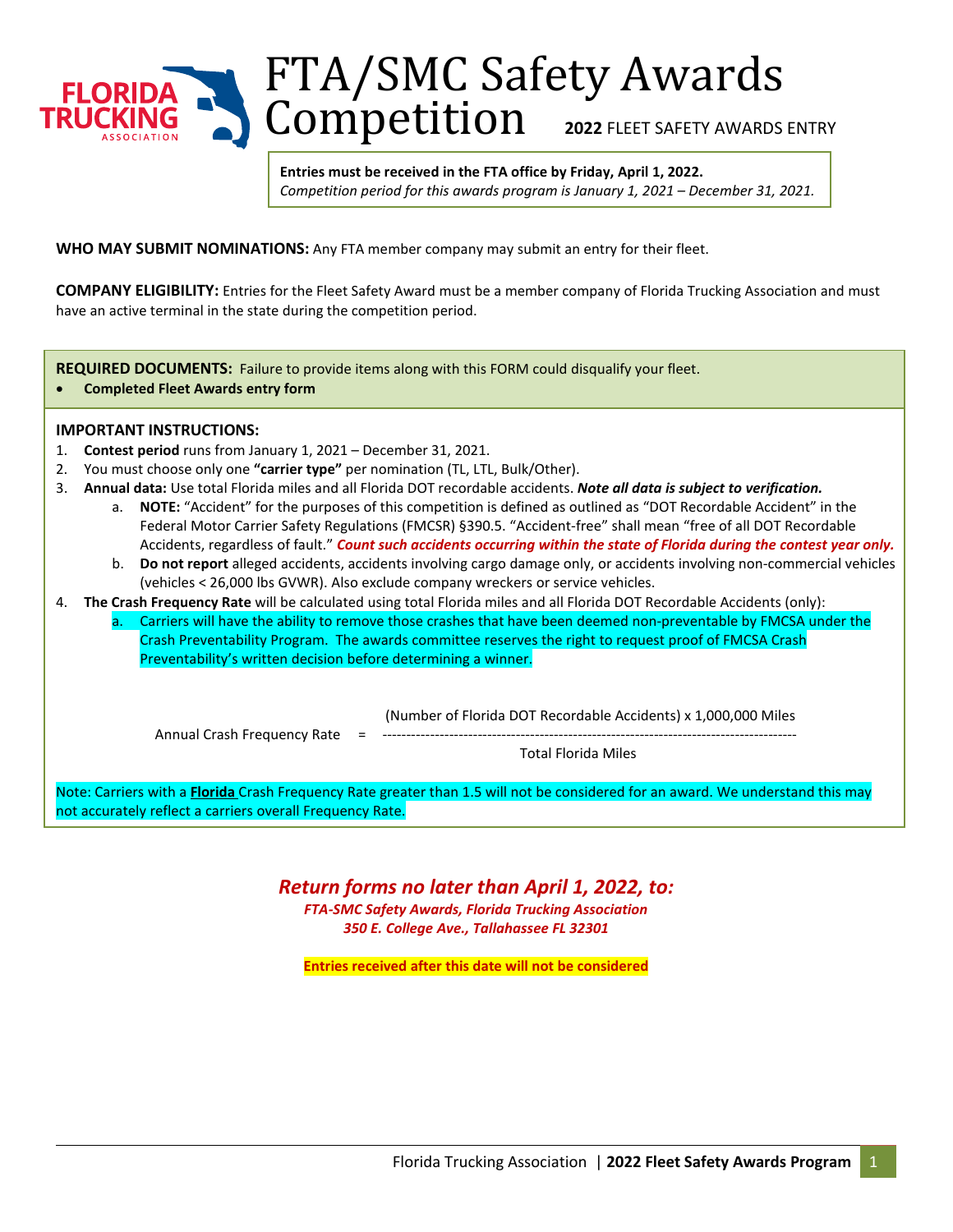

## Fleet Safety Awards **<sup>2022</sup>** NOMINATION FORM

**Nominations must be received in the FTA office by Friday, April 1, 2022.** *Competition period for this awards program is January 1, 2021 – December 31, 2021.*

| <b>FLEET INFORMATION</b>                        |       |                   |                      |  |
|-------------------------------------------------|-------|-------------------|----------------------|--|
|                                                 |       |                   | <b>CARRIER TYPE:</b> |  |
|                                                 |       |                   | $\Box$ Truckload     |  |
| Name of Contestant Carrier                      |       |                   |                      |  |
|                                                 |       |                   | Less-than-Truckload  |  |
| <b>Mailing Address</b>                          |       |                   | $\Box$ Bulk/Other    |  |
|                                                 |       |                   |                      |  |
|                                                 |       |                   |                      |  |
| City                                            | State | Zip               |                      |  |
|                                                 |       |                   |                      |  |
| Person in charge of safety program or Nominator |       | US DOT#           |                      |  |
|                                                 |       |                   |                      |  |
| <b>Mailing Address</b>                          |       | <b>Work Phone</b> |                      |  |
|                                                 |       |                   |                      |  |
| City                                            | State | Zip               |                      |  |
|                                                 |       |                   |                      |  |
|                                                 |       |                   |                      |  |
| <b>Nominator Email</b>                          |       |                   |                      |  |
|                                                 |       |                   |                      |  |

 *Nominator Signature*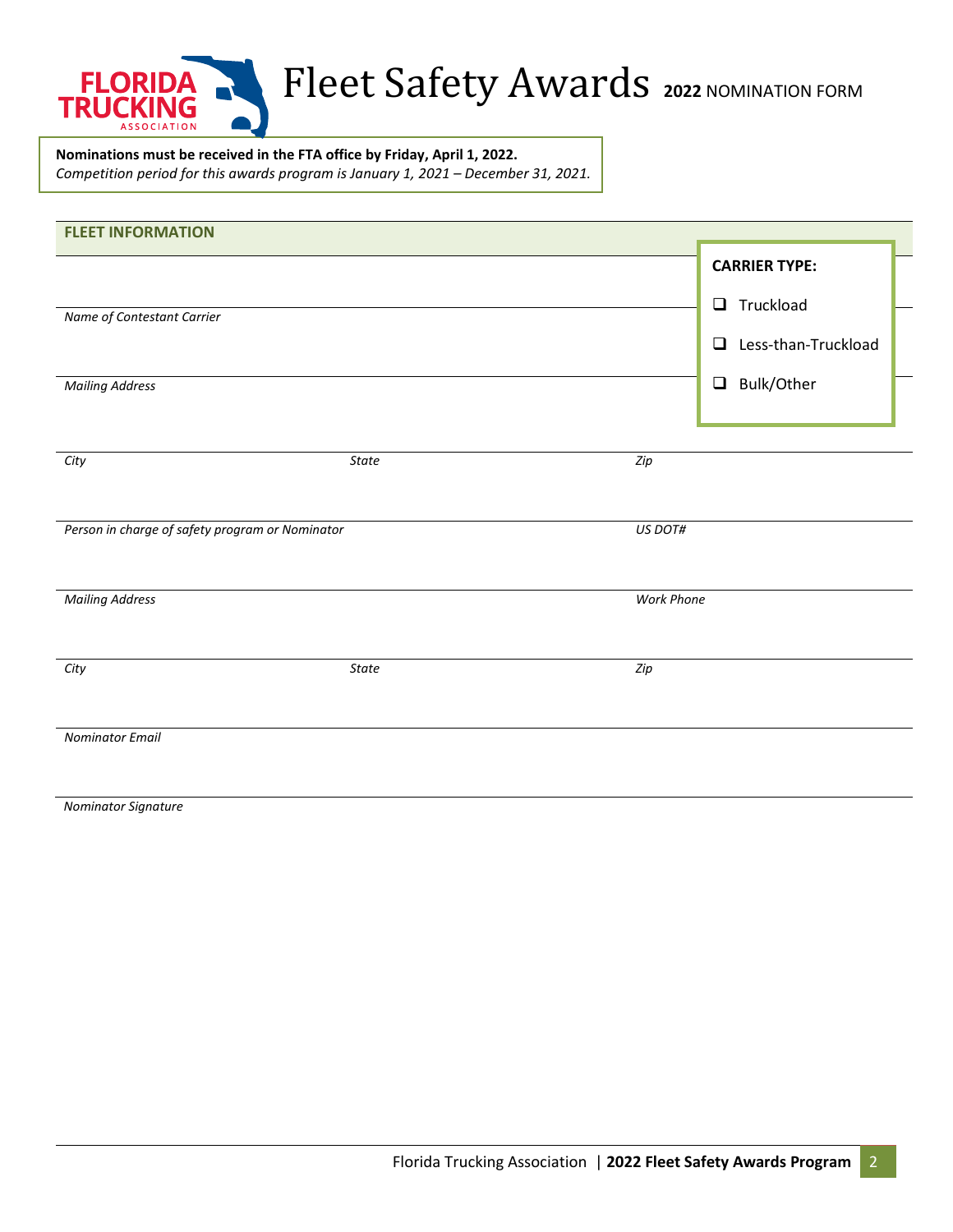| <b>2021 MILEAGE AND CRASH FREQUENCY</b><br>"2021" means January 1 – December 31, 2021)               | <b>2020 MILEAGE AND CRASH FREQUENCY</b><br>("2020" means January 1 – December 31, 2020)              |
|------------------------------------------------------------------------------------------------------|------------------------------------------------------------------------------------------------------|
|                                                                                                      |                                                                                                      |
|                                                                                                      |                                                                                                      |
| Mileage driven in Florida (Florida miles) in 2021                                                    | Mileage driven in Florida (Florida miles) in 2020                                                    |
|                                                                                                      |                                                                                                      |
|                                                                                                      |                                                                                                      |
| Number of DOT Recordable accidents in Florida, 2021<br>(include all that meet recordable definition) | Number of DOT Recordable accidents in Florida, 2020<br>(include all that meet recordable definition) |
|                                                                                                      |                                                                                                      |
|                                                                                                      |                                                                                                      |
| Year 2021 Crash Frequency<br>(DOT Recordable Florida accidents per million miles)                    | Year 2020 Crash Frequency<br>(DOT Recordable Florida accidents per million miles)                    |

| (Number of Florida DOT Recordable Accidents) x 1,000,000<br>Annual Crash Frequency Rate<br>$\equiv$<br><b>Total Florida Miles</b> |  |
|-----------------------------------------------------------------------------------------------------------------------------------|--|
| (Multiply the number of accidents by one million and divide the answer by the number of miles.)                                   |  |

## **U.S. DOT Motor Carrier Safety Rating at the end of 2021 was:**

 $\blacksquare$ 

 $\square$  Satisfactory  $\square$  Unsatisfactory  $\square$  Conditional